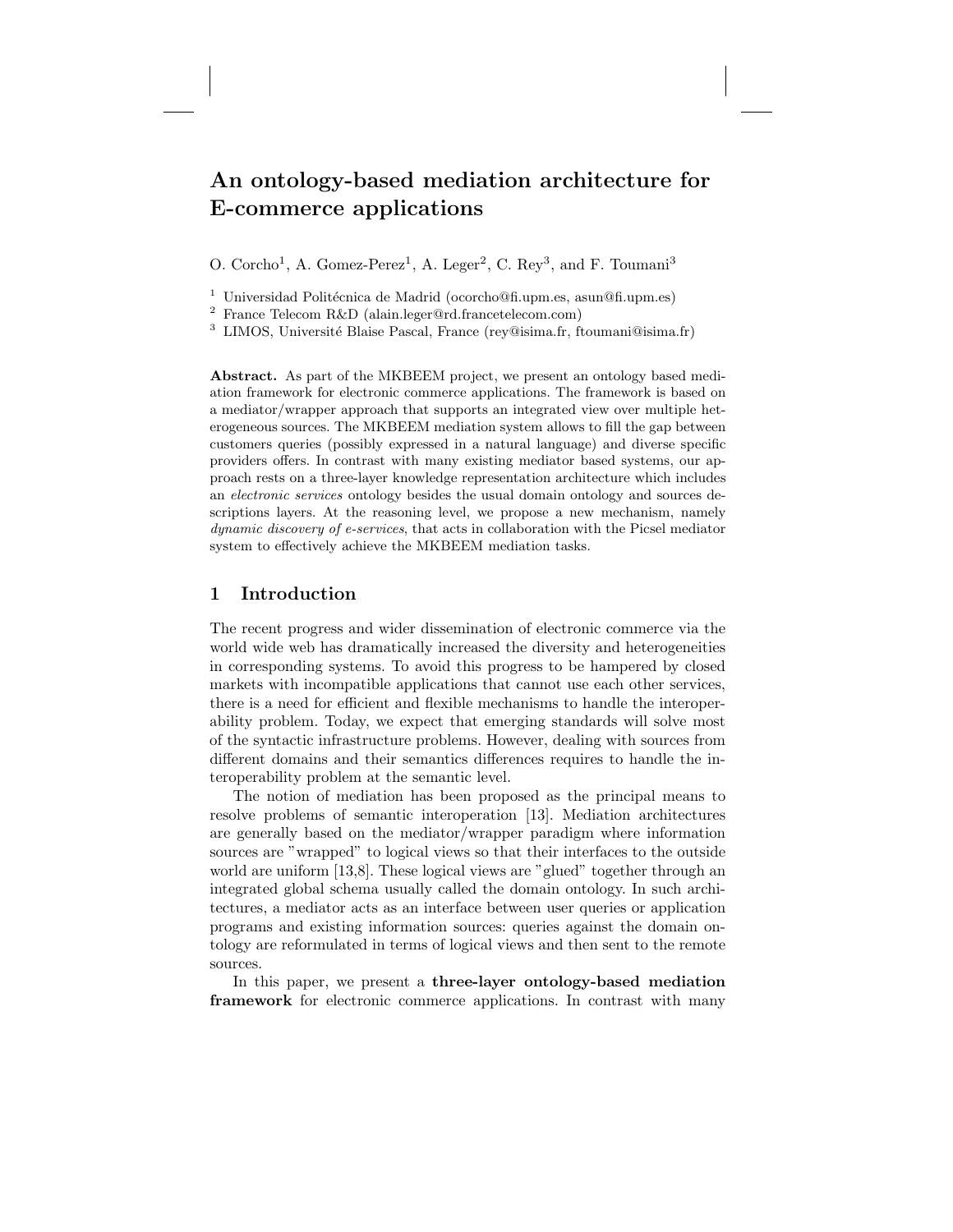2 O. Corcho et al.

existing mediator based systems, the proposed architecture includes an *elec*tronic services ontology besides the usual domain ontology and sources descriptions layers. Roughly speaking, an electronic service  $(e\text{-}service)^1$  can be seen as an application made available via Internet and accessible by humans and/or other applications [2,3,6]. Examples of e-services currently available range from weather forecast, on-line travel reservation or banking services to entire business functions of an organization. Whereas in many e-commerce platforms, e-services are associated to providers, we propose to define an e-service as an integrated provider-independent offer available on a given ecommerce platform. Then, to effectively handle the mediation tasks, we rely on two reasoning mechanisms:

- the first, called dynamic discovery of e-services, allows to reformulate users queries against the domain ontology in terms of e-services. The aim here is to allow the users and applications to automatically discover the available e-services that best meet their needs at any given time,
- the second, called *query plan generation*, allows to reformulate a user query, expressed as a combination of e-services, in terms of providers views. The aim of this second issue is to allow the identification of the views that are able to answer to the query (knowing that, afterwards, the query plans will be translated into databases queries via the corresponding wrappers).

While the second reasoning mechanism, known as *query rewriting using views*, has already been addressed in the literature  $[11,5,8]$ , the first is a quite new problem for which we propose a solution in this paper.

The rest of this paper is organized as follows. The context of this study, namely the  $MKBEEM<sup>2</sup>$  project, is introduced in Section 2. The architecture of the MKBEEM ontology is presented in Section 3. In Section 4, the dynamic identification of e-services is detailed. We conclude in Section 5.

# 2 The MKBEEM mediation system

The global aim of the MKBEEM project is to extend current electronic commerce platforms to reach a truly pan European and culturally open electronic commerce market. The main technical aim of MKBEEM is to create an intelligent knowledge based multilingual mediation service which displays the following features:

- Natural language interfaces for both the end user and the system's content providers/service providers.
- Automatic multilingual cataloguing of products by service providers.

<sup>&</sup>lt;sup>1</sup> Also called web services.

<sup>2</sup> MKBEEM stands for Multilingual Knowledge Based European Electronic Marketplace (IST-1999-10589, 1st Feb. 2000 - 1st Aug. 2002).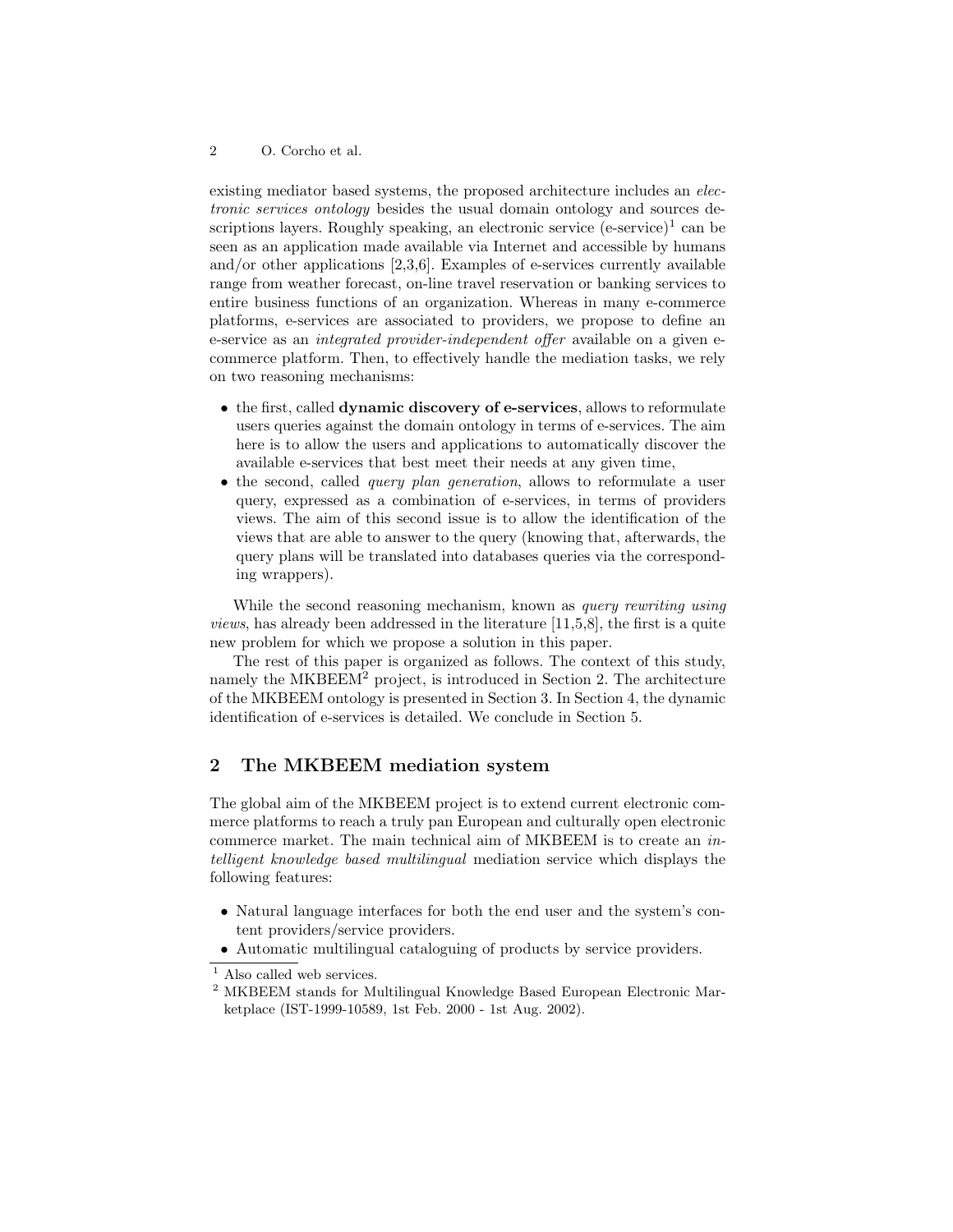• On-line e-commerce contractual negotiation mechanisms in the language of the user, which guarantee safety and freedom.

A detailed description of the MKBEEM project and relevant references related to this project can be found in [1].

Let us consider an example of a simplified *natural language request* scenario trained on the generic MKBEEM architecture to sketch the roles of the different components of the MKBEEM system: an end user submits to the MKBEEM system a natural language query. The query is received by the User Agent component which recognizes the user language and then forwards it to the corresponding Human Language Processing Server (HLP Server). The HLP Server is in charge of meaning extraction: he analyzes the input string and converts the query to an *Ontological Formula* (OF) which is a languageindependent formula containing the semantic information of the corresponding phrase of human language. The OF is sent to the Rational Agent (RA) which is responsible of the dialogue management between the different components of the MKBEEM system. The RA forwards the OF to the Domain Ontology Server (DOS). The DOS module is responsible of storing, accessing and maintaining the ontologies used by the MKBEEM system. It also provides the core reasoning mechanisms needed to support the mediation services. Continuing with the example, the DOS achieves a *contextual inter*pretation of the formula using its knowledge about the application domain. This task consists mainly in the identification of the offers (e-services) delivered by the MKBEEM platform that "best match" the ontological formula. The set of solutions computed by the DOS is sent back to the RA which, in collaboration with the User Agent, will ask the user to choose one solution and to complete, if any, the parameters that are missing. After this dialogue phase, the retained solution is sent back to the DOS to generate the query plans. A query plan contains information about the Content Providers Agents (CPA) that are able to answer to the user query. Then, thanks to specific wrappers belonging to CPA a query plan is translated into databases queries which are executed on the remote providers sources.

This example is a typical mediation instance: the user poses queries in terms of the integrated schema (e-services and domain ontology) rather than directly querying specific provider information sources. This enables users to focus on what they want, rather than worrying about how and from where to obtain the answers. Apart from the natural language processing and the wrapping steps, which are no further considered in this paper (cf. [1] for more details), the MKBEEM mediation relies on two rewriting steps achieved by the DOS:

1. A contextual interpretation step: the OF is rewritten into a few E-Services Formula (ESF) which have been dynamically identified as the combinations of e-services that "best match" the OF. Here are mainly used the e-services ontology and the domain ontology layers. In the sequel, we refer to this task as dynamic discovery of e-services.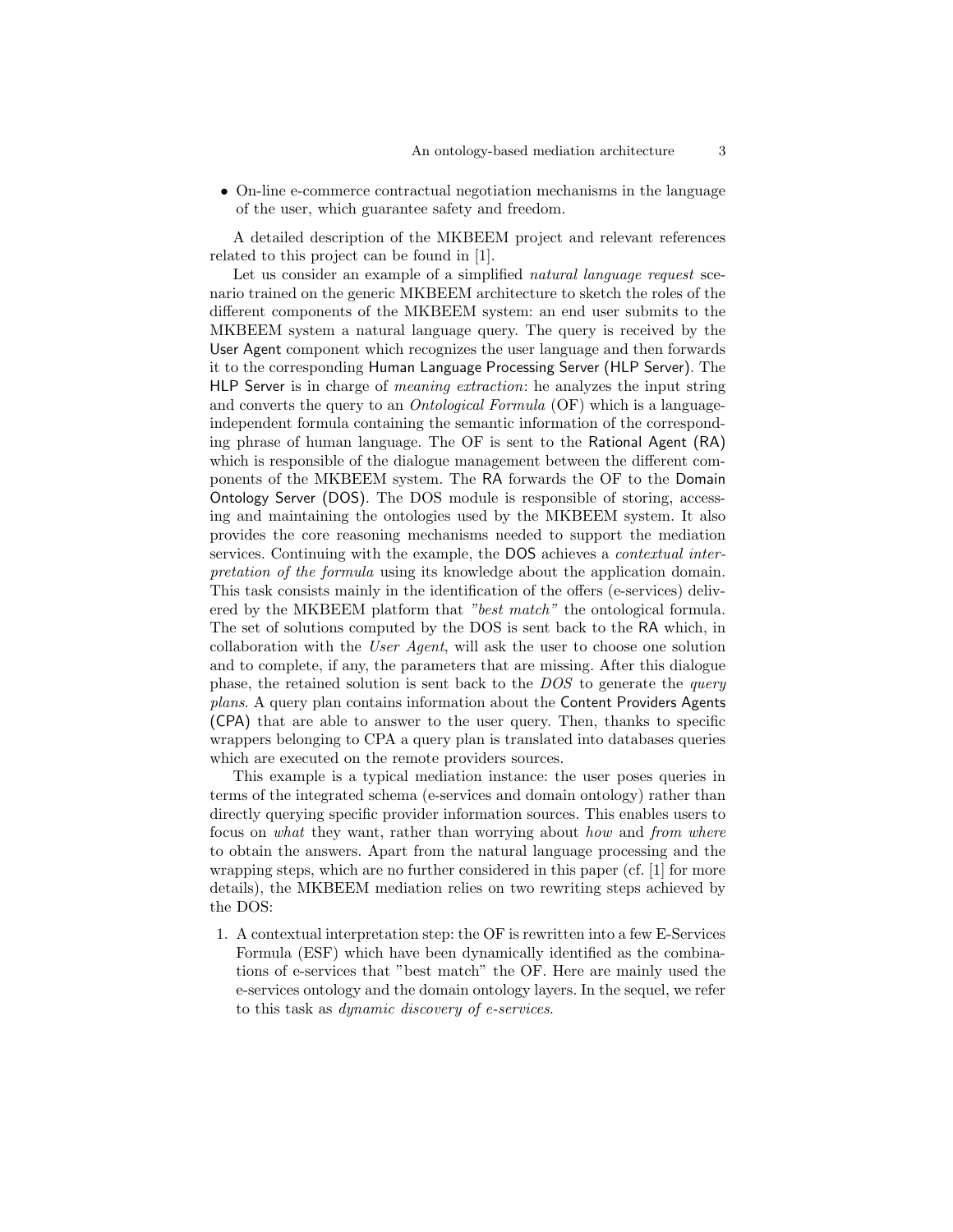- 4 O. Corcho et al.
- 2. A query plan generation step: the ESF are rewritten into a few query plans where the Content Providers Agents that are able to answer the user query are identified. Here is mainly used the sources descriptions layer. In the sequel, we refer to this task as *query plan generation*.

The problem of query plan generation, known as query rewriting using views, has already been studied in the research area of information integration [5,8]. That is why, in the MKBEEM mediation system, the DOS relies on the Picsel [8] mediator to handle this task. Picsel is a description logic based information integration system. It uses the  $\mathcal{ALN}$ -CARIN<sup>3</sup> language as the core logical formalism to represent both the domain ontology and the contents of information sources. The query rewriting algorithm implemented in the Picsel system is proved to be sound and complete. On the contrary, the dynamic discovery of e-services is a new research problem. This is our proposal to solve it, that is detailed in section 4, after the presentation of the three-layer ontology.

## 3 Architecture of the MKBEEM ontology

The MKBEEM Ontologies are defined as a knowledge structure to enable sharing and reuse of information. They provide a consensual representation of the electronic commerce field in two typical Domains (Tourism and Mail order) allowing the exchanges independently of the language of the end user, the service, or the content provider. Ontologies are used for classifying and indexing catalogues, for filtering user's query, for facilitating man-machine dialogues between users and software agents, and for inferring information that is relevant to the user's request.

The  $ALN$ -CARIN language has been chosen as the ontology implementation language due to its inferential capabilities. Its description logic part, the  $ALN$  language, contains the following constructors:

- concept conjunction  $(\sqcap)$ , e.g., the concept description parent  $\sqcap$  male denotes the class of fathers (i.e., male parents),
- the universal role quantification  $(\forall RC)$ , e.g., the description  $\forall child \, male$ denotes the set of individuals whose children are all male,
- the number restriction constructors  $\geq nR$  and  $\leq nR$ , e.g., the description  $(> 1 \text{ child})$  denotes the class of parents (i.e., individuals having at least one children), while the description ( $\leq 1$  *leader*) denotes the class of individuals that cannot have more than one leader.
- the negation restricted to atomic concepts  $(\neg A)$ , e.g., the description  $\neg male$  denotes the class of individuals which are not males (females).

 $\frac{3}{3}$  ALN-CARIN is a logical language combining Description Logics and Datalog rules [12].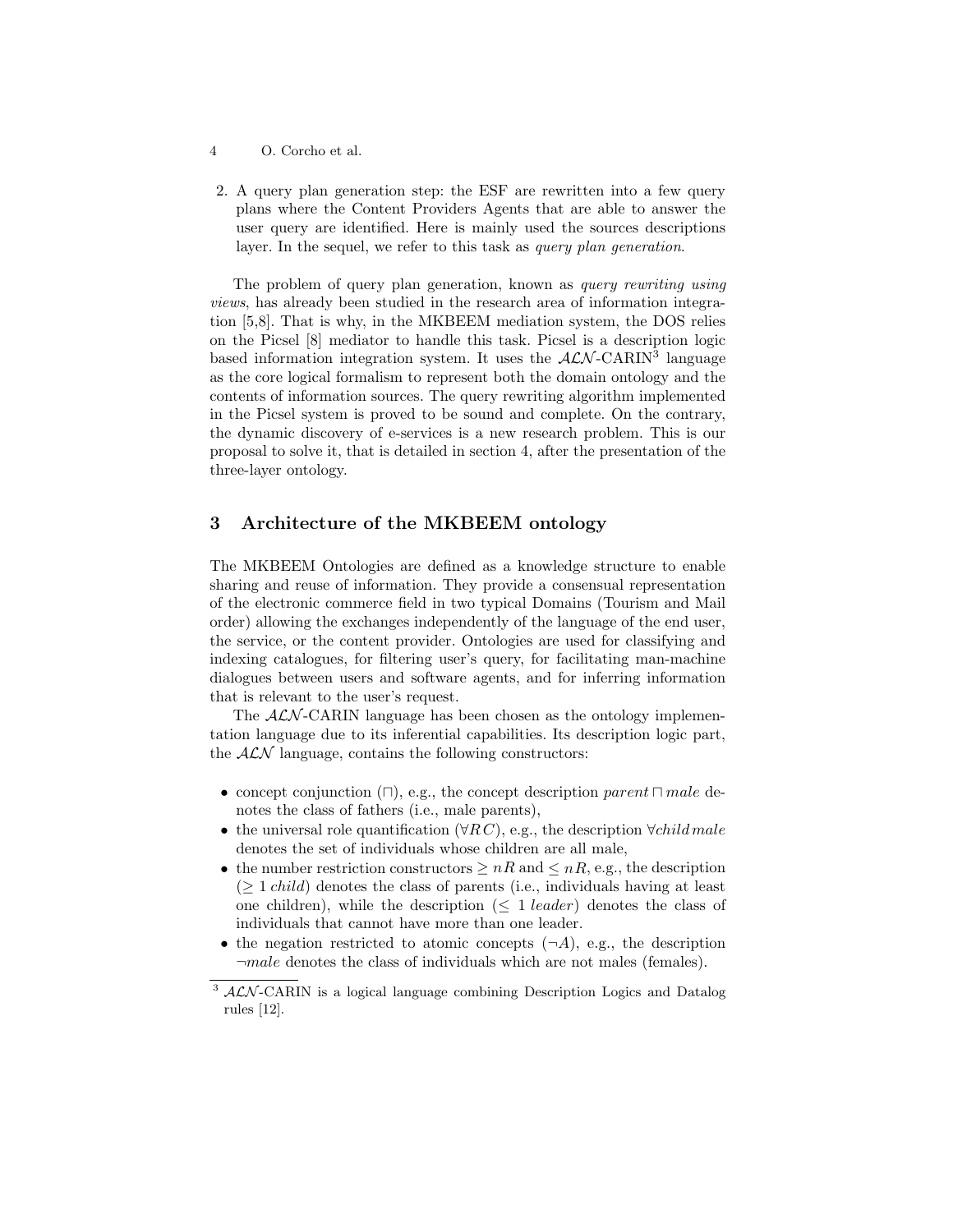As all the description logics,  $ALN$  comes equipped with well-defined, settheoretic semantics. Furthermore, the interesting reasoning problems such as subsumption and satisfiability are decidable for  $\mathcal{ALN}$  [7].

The MKBEEM ontologies are structured in three layers, as shown in Figure 1.



Fig. 1. Knowledge representation in the MKBEEM system.

These three layers are described below.

1. Global and domain Ontologies.

The global ontology describes the common terms used in the whole MK-BEEM platform. This ontology represents knowledge reusable on different domains while each domain ontology contains concepts corresponding to one of the domains of the MKBEEM partners (e.g;, tourism, mail orders, etc.). This decomposition in global and domain modular ontologies has allowed us to reuse many definitions from existing ontologies and more easily create definitions of the domain ontologies.

Example 1. Table 1 provides the definitions of the concept Date and Time of the global ontology. The travel domain ontology contains, among others, the concept trip which has a departure place (the role depPlace), an arrival place (the role arrPlace) and may have a transport mean (the role transportMean), and the concept accommodation which is located in a place (role placedIn) and has a starting date (the role startDate).

2. E-services ontology.

All the offers available in the MKBEEM platform are integrated and described in the e-services ontology. An e-service can be seen as a providerindependent predefined query corresponding to an existing offer in the MKBEEM platform.

Example 2. According to e-services ontology given in Table 1, the MK-BEEM platform delivers four offers: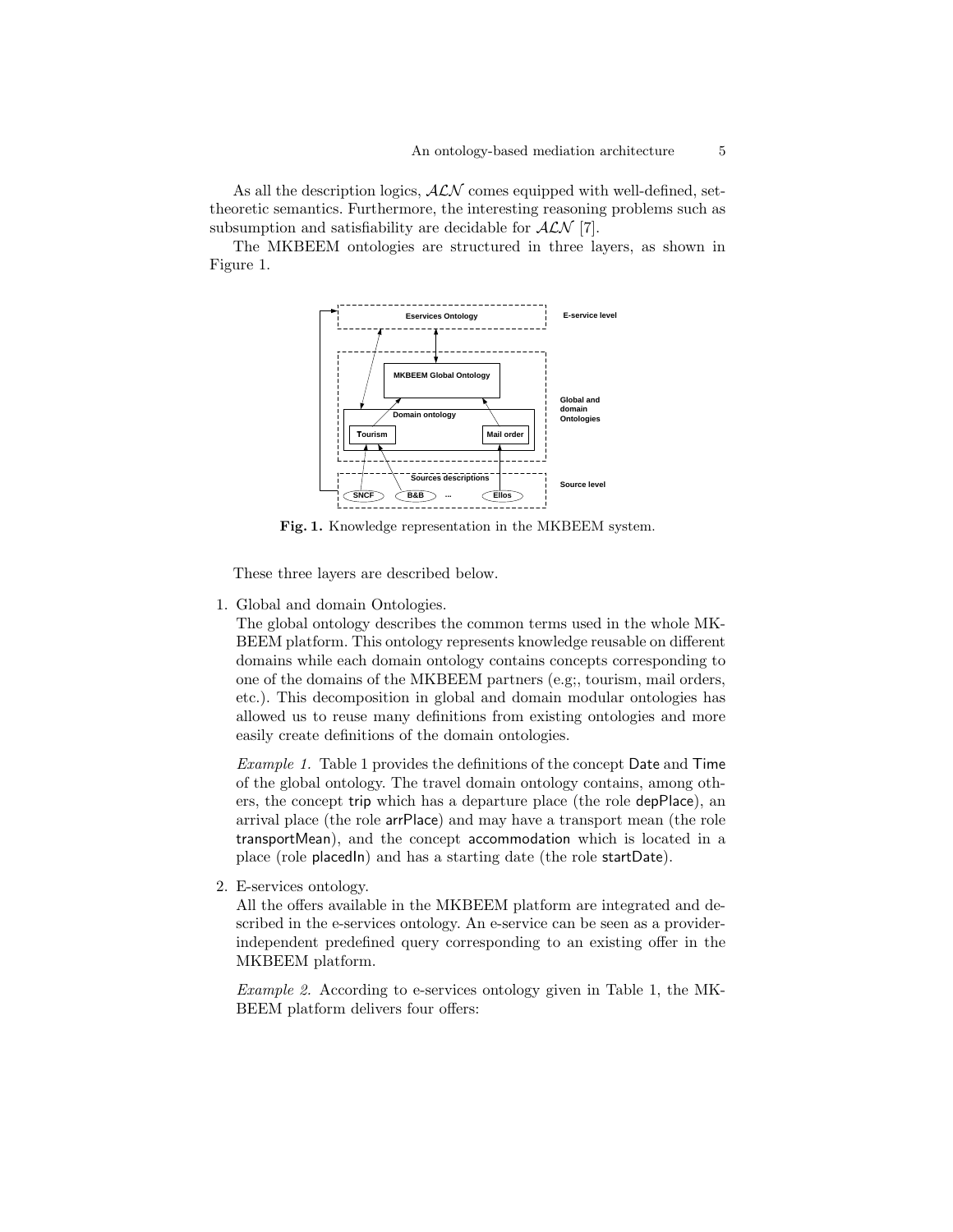- 6 O. Corcho et al.
	- hotel, which allows to consult a list of hotels.
	- apartment, which allows to consult a list of apartments.
	- timetable1, which allows to consult a trip given the departure place, the arrival place, the departure date and the departure time.
	- timetable2, which allows to consult a trip given the departure place, the arrival place, the arrival date and the arrival time. It is worth noting that these e-services are specified independently from a given provider.
- 3. Sources descriptions.

At the lower knowledge level, sources descriptions specify the providers competencies, i.e., the description of the contents of the providers information sources. Each content provider agent is identified by its name (e.g., SNCF<sup>4</sup> ) and can provide many views, each of which corresponds to a possible query (offer) on the provider information source.

Example 3. In the example of the MKBEEM ontologies given in Table 1, four providers are defined: SNCF, cheapJet, Expedia and GitesDeFrance. There are two possibilities for querying the SNCF source to have information about train trips: given information about the departure place and the arrival place and either the departure date and the departure time (view timetableD) or the arrival date and the arrival time (view timetableA). The cheapJet source allows to consult a list of plane trips given the departure place, the arrival place, the departure date and the departure time (view planeTrip). The Expedia provider delivers information about hotels (view ExpediaHotel) while GitesDeFrance delivers information about apartments (view Renting)

The following section introduces the e-services dynamic discovery mechanism and illustrates how the proposed modular architecture is used to handle the DOS mediation tasks (i.e., contextual interpretation of ontological formulas and query plan generation).

#### 4 E-services discovery

In the MKBEEM project, the *dynamic discovery* mechanism is used in association with the Picsel system to achieve the reasoning tasks in the DOS. The complementary roles of these two complex logical reasoning constitutes the description logic core for query processing in the MKBEEM system. They are in fact two different instances of the problem of rewriting concepts using terminologies [4].

In the following we illustrate the interest of e-services discovery using the MKBEEM ontologies provided in table 1.

<sup>4</sup> SNCF is the french railway company.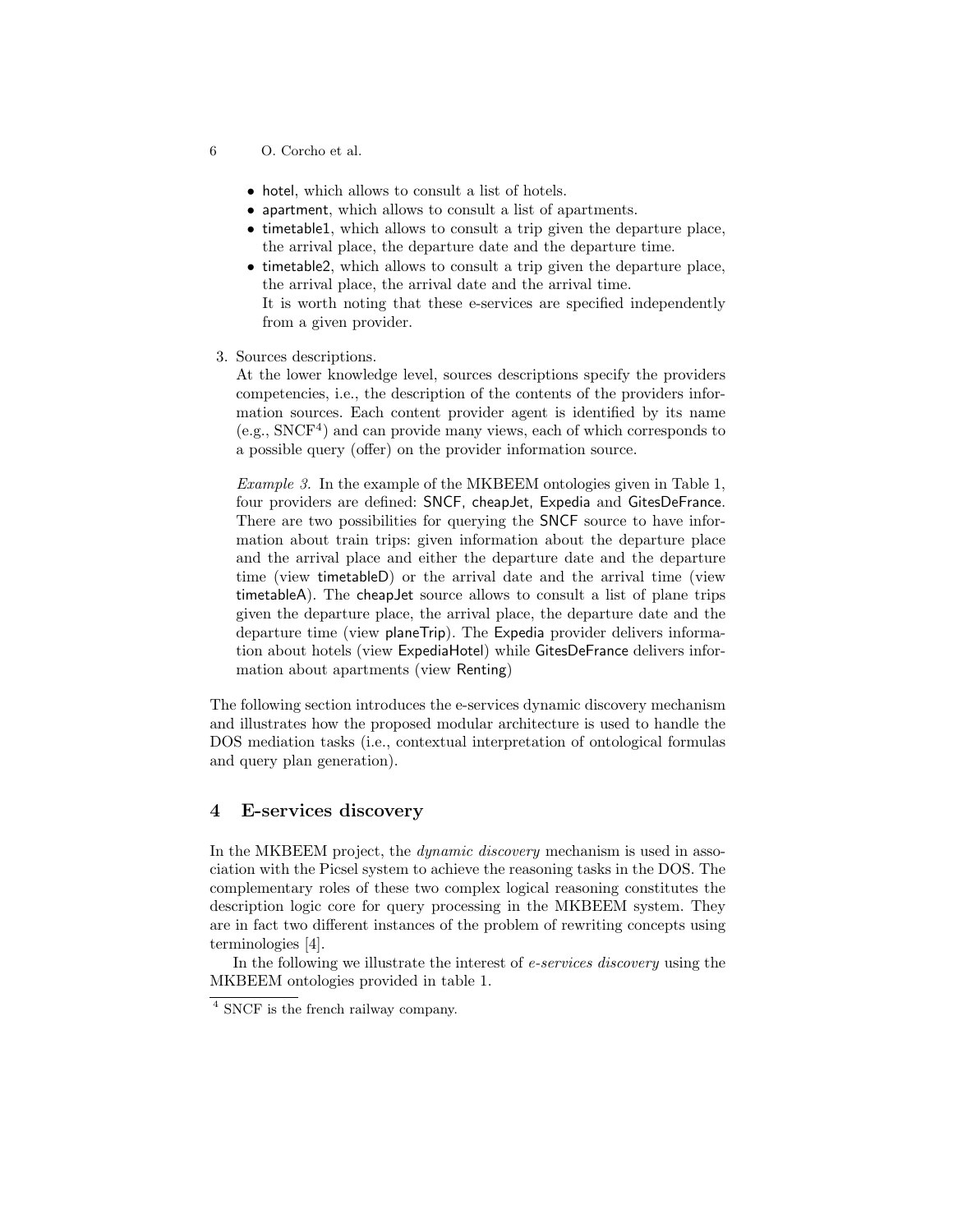Table 1. Example of MKBEEM ontologies.

| Global ontology                                                                                                              |  |  |  |
|------------------------------------------------------------------------------------------------------------------------------|--|--|--|
| time $\dot{=}$ ( $\leq$ 1 hour) $\Box$ ( $\geq$ 1 hour) $\Box$ ( $\forall$ hour integer) $\Box$ ( $\leq$ 1 minute)           |  |  |  |
| $\Box$ (> 1 minute) $\Box$ ( $\forall$ minute integer)                                                                       |  |  |  |
| date $\stackrel{.}{=}$ ( $\leq$ 1 day) $\sqcap$ ( $\geq$ 1 day) $\sqcap$ ( $\forall$ day integer) $\sqcap$ ( $\leq$ 1 month) |  |  |  |
| $\Box$ ( $\geq$ 1 month) $\Box$ ( $\forall$ month string) $\Box$ ( $\leq$ 1 year)                                            |  |  |  |
| $\Box$ ( $\geq 1$ year) $\Box$ ( $\forall$ year integer) $\Box$ ( $\leq 1$ weekday)                                          |  |  |  |
| $\Box$ ( $\geq$ 1 weekday) $\Box$ ( $\forall$ weekday string)                                                                |  |  |  |
| Travel Domain ontology                                                                                                       |  |  |  |
| trip $\dot{=}$ (< 1 depPlace) $\Box$ (> 1 depPlace) $\Box$ ( $\forall$ depPlace string) $\Box$                               |  |  |  |
| $(< 1$ arrPlace) $\sqcap$ ( $\geq 1$ arrPlace) $\sqcap$ ( $\forall$ arrPlace string) $\sqcap$                                |  |  |  |
| $($ 2 1 transportMean) $\sqcap$ ( $\forall$ transportMean transportMeanType)                                                 |  |  |  |
| accommodation $\dot{=}$ (< 1 placedln) $\sqcap$ (> 1 placedln ) $\sqcap$ ( $\forall$ placedln string) $\sqcap$               |  |  |  |
| $(< 1$ startDate) $\sqcap$ ( $\geq 1$ startDate) $\sqcap$ ( $\forall$ startDate date)                                        |  |  |  |
| E-services ontology                                                                                                          |  |  |  |

| hotel $\dot{=}$ accommodation $\Box$ (< 1 numberOfBeds) $\Box$ (> 1 numberOfBeds) $\Box$                                       |
|--------------------------------------------------------------------------------------------------------------------------------|
| $(\forall$ numberOfBeds number) $\Box$ ( $\leq$ 1 hotelCategory) $\Box$                                                        |
| $( \geq 1$ hotelCategory) $\sqcap$ ( $\forall$ hotelCategory string)                                                           |
| apartment = accommodation $\sqcap$ ( $\leq 1$ numberOfRooms) $\sqcap$ ( $\geq 1$ numberOfRooms) $\sqcap$                       |
| ( $\forall$ numberOfRooms number) ( $\leq 1$ apartmentCategory) $\Box$                                                         |
| $($ 2 1 apartment Category) $\Box$ ( $\forall$ apartment Category string)                                                      |
| timetable1 = trip $\sqcap$ ( $\forall$ depTime time) $\sqcap$ ( $\geq$ 1 depTime) $\sqcap$ ( $\leq$ 1 depTime)                 |
| $\Box$ ( $\leq$ 1 depDate) $\Box$ ( $\geq$ 1 depDate) $\Box$ ( $\forall$ depDate date)                                         |
| timetable2 $\stackrel{.}{=}$ trip $\sqcap$ ( $\forall$ arrTime time) $\sqcap$ ( $\geq$ 1 arrTime) $\sqcap$ ( $\leq$ 1 arrTime) |
| $\Box$ ( $\leq$ 1 arrDate) $\Box$ ( $\geq$ 1 arrDate) $\Box$ ( $\forall$ arrDate date)                                         |
|                                                                                                                                |

| $500$ $500$ $500$ $500$ $500$ |                  |                                                      |  |  |  |  |
|-------------------------------|------------------|------------------------------------------------------|--|--|--|--|
| Provider                      | <b>View Name</b> | <b>View Description</b>                              |  |  |  |  |
| <b>SNCF</b>                   | timetableD       | timetable1 $\sqcap$ ( $\forall$ transportMean train) |  |  |  |  |
| <b>SNCF</b>                   | timetableA       | timetable2 $\sqcap$ ( $\forall$ transportMean train) |  |  |  |  |
| cheapJet                      | planeTrip        | timetable2 $\sqcap$ ( $\forall$ transportMean plane) |  |  |  |  |
| Expedia                       | ExpediaHotel     | hotel                                                |  |  |  |  |
| GitesDeFrance                 | Renting          | apartment                                            |  |  |  |  |

#### Sources Descriptions

Example 4. Let us assume that a given user submits to the MKBEEM system the following request expressed in a human language:

Q1: "I'll arrive in Paris on Monday and I look for an accommodation with swimming pool".

The query Q1 is first processed by the HLP Server and converted to the following ontological formula:

OF1 : "(trip)(V8), (accommodation)(V7), (arrDate)(V8,C9), (date)(C9),

(day)(C9,15), (weekday)(C9,monday), (month)(C9,april),

(year)(C9,2002), (arrPlace)(V8,paris), (leisure)(V7,swimmingPool)".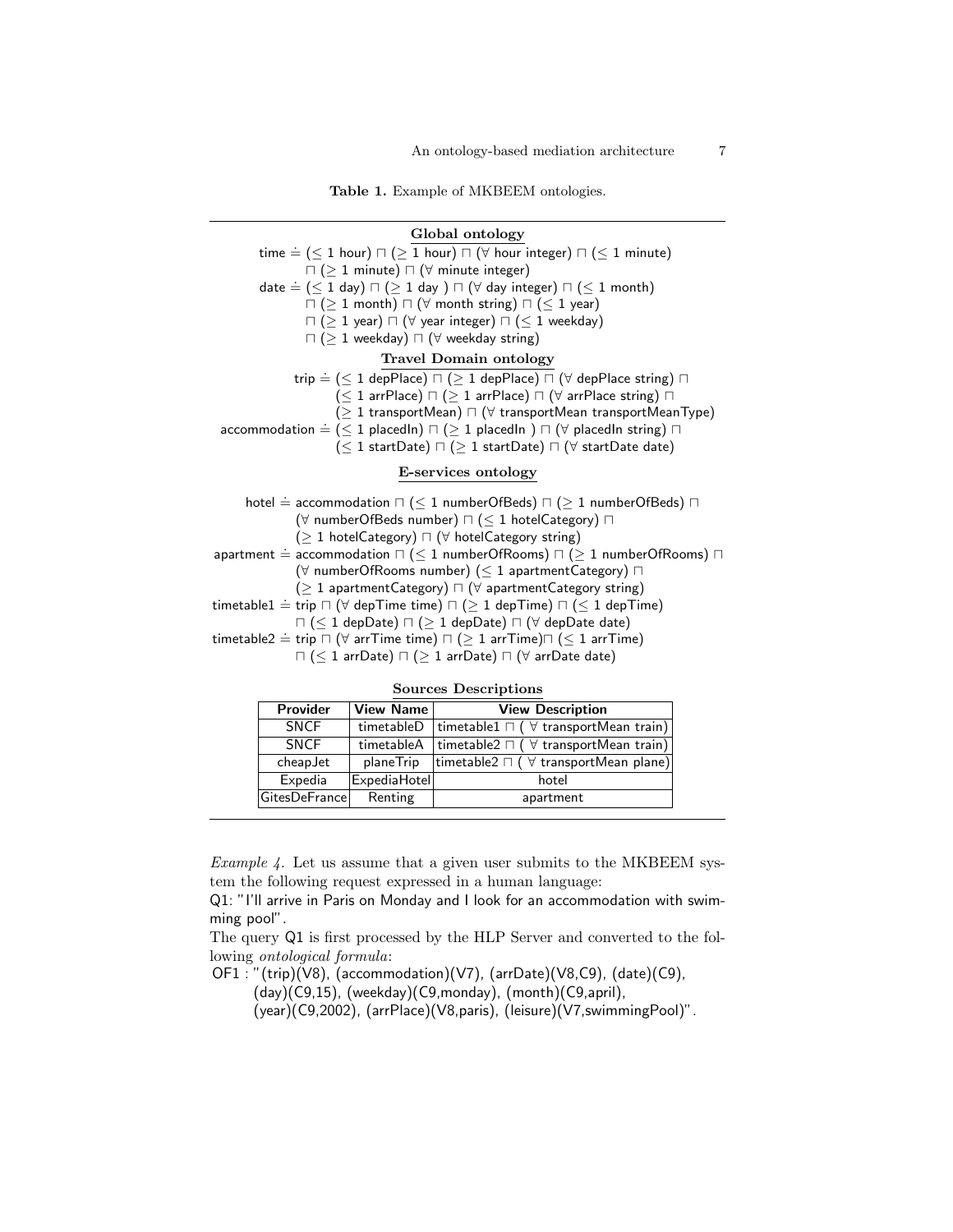8 O. Corcho et al.

Then, given such an ontological formula, the e-services discovery is used by the DOS to identify the corresponding relevant service(s) in the ontology of e-services. This task is achieved in two steps:

- 1. Converting an ontological formula F into a concept description  $Q_F$ 
	- This task depends on the structure of the ontological formula and on the expressive power of the target language. In the context of the MK-BEEM project, the current ontological formulas generated by the HLP Server have relatively simple structures that can be described using the small description logic  $\mathcal{FL}_0 \cup \{(\geq nR)\}\.$  This logic contains the concept conjunction constructor  $(\square)$ , the universal role quantification constructor  $(\forall R.C)$  and the minimal number restriction constructor  $(\geq nR)$ . In this case, we can achieve this task by computing the so-called most specific concept [7] corresponding to the ontological formula.

*Example 5.* The concept description  $Q_{OF1}$  corresponding to the ontological formula OF1 given in the previous example is:

 $Q_{OF1}$  = trip  $\Box$  accommodation  $\Box$  ( $\geq$  1 arrPlace)  $\Box$  ( $\forall$  arrPlace string)  $\Box$  $(≥ 1$  arrDate)  $\Box$  ( $∀$  arrDate (date  $\Box$  ( $≥ 1$  day)  $\Box$  ( $∀$  day integer)  $\Box$  ( $\geq 1$  year)  $\Box$  ( $\forall$  year integer)  $\Box$  ( $\geq 1$  month)  $\Box$  $(\forall \text{ month string}) \sqcap (\geq 1 \text{ weekday}) \sqcap (\forall \text{ weekday string}))) \sqcap$ ( $≥ 1$  leisure)  $\Box$  ( $\forall$  leisure string)

2. Selecting the relevant e-services.

This problem can be stated as follows: given a user query  $Q_F$  and an ontology of e-services  $T$ , find a description  $E$ , built using (some) of the names defined in  $T$ , such that  $E$  contains as much as possible of common information with  $Q_F$  and as less as possible of extra information with respect to  $Q_F$ . We call such a rewriting E a best cover of  $Q_F$  using T. Therefore, our goal is to rewrite a description  $Q_F$  into the closest description expressed as a conjunction of (some) concept names in T.

A best cover  $E$  of a concept  $Q$  using  $T$  is defined as being any conjunction of concept names occurring in T which shares some common information with Q, is consistent with Q and minimizes, in this order, the extra information in  $Q$  and not in E and the extra information in E and not in  $Q$ . Once the notion of a best cover has been formally defined, the second issue to be addressed is how to find a set of e-services that best covers a given query. This problem, called best covering problem, can be stated as follows: given an ontology T and a query description Q, find all the best covers of Q using T.

More technical details about the best covering problem can be found in [9,10]. To sum up, the main results that have been reached are:

• The precise formalization of the best covering problem in the framework of languages where the difference operation is semantically unique (e.g., the description logic  $\mathcal{FL}_0 \cup \{(\geq nR)\}\)$ .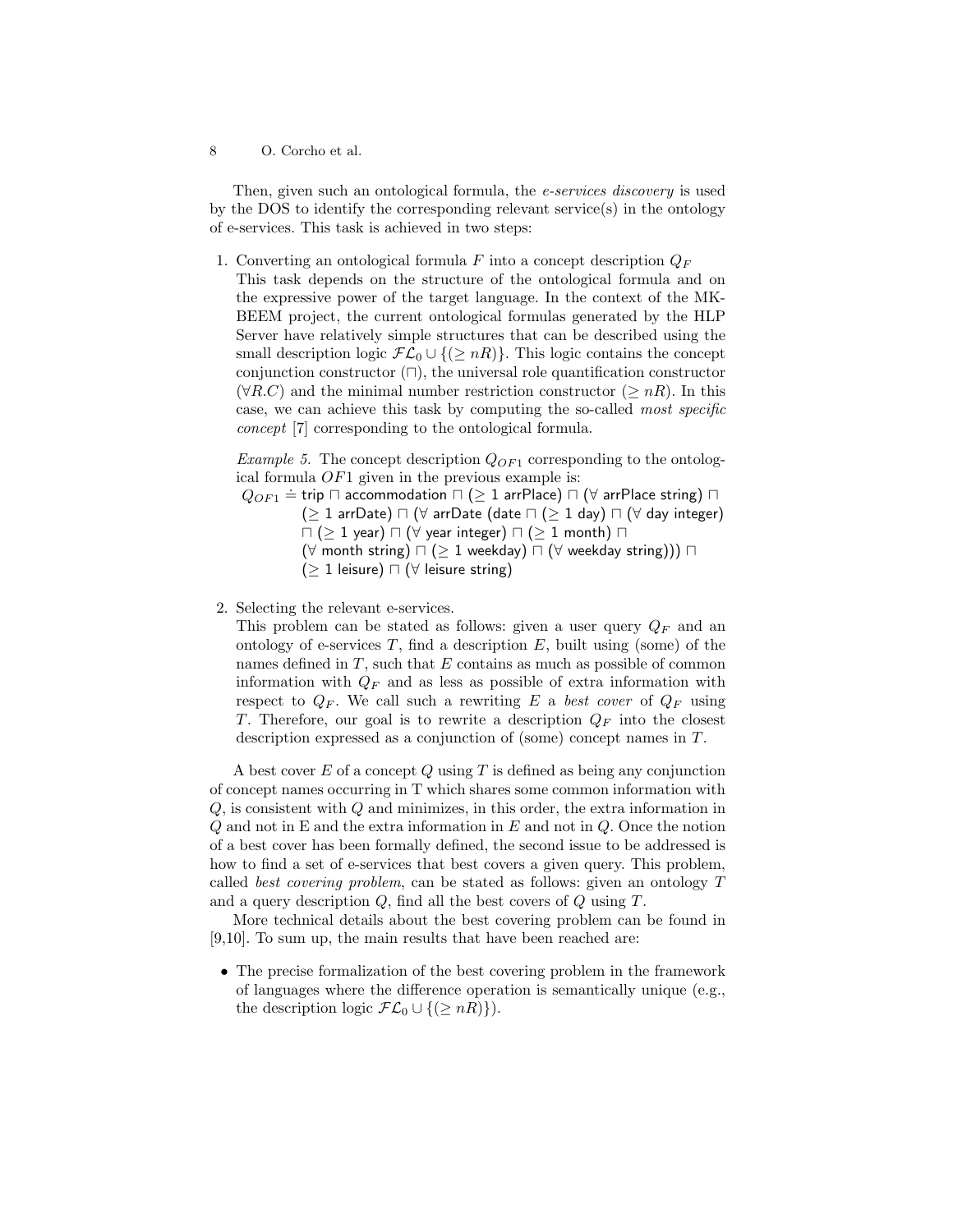- A study of complexity showed that this problem is NP-Hard.
- A reduction of the best covering problem to the problem of computing the minimal transversals with minimum cost of a weighted hypergraph.
- Based on hypergraph theory, a sound and complete algorithm that solves the best covering problem was designed and implemented.

Example 6. Continuing with the example, we expect the following result to be returned by the DOS:

|                          | Identified services Rest |           | <b>Missed information</b>        |
|--------------------------|--------------------------|-----------|----------------------------------|
| $\mid$ Solution 1 $\mid$ | timetable2.              | lleisurel | arrTime.hour, arrTime.minute     |
|                          | apartment                |           | numberOfRooms, apartmentCategory |
| Solution 2               | timetable2.              | lleisurel | arrTime.hour, arrTime.minute     |
|                          | hotel                    |           | numberOfBeds, hotelCategory      |

These solutions correspond to the combinations of e-services that best match the ontological formula OF1. For each solution, the DOS computes the extra information (column *Missed Information*) brought by the e-services but not contained in the user query. The column Rest contains the extra information (leisure) contained in the user query and not provided by any e-services. This means that, in the proposed solutions the requirement concerning the leisure is not taken into account.

To continue with the example, assume that the user chooses the first solution (timetable1, apartment). Then, he is asked to complete the missed information: the arrival time (hour and minutes), the apartment category and the number of rooms in the apartment. The result is a global query  $Q$ , expressed as an E-service Formula (ESF), that will be sent to the Picsel system to identify the Content Provider Agent (CPA) that are able to answer to this query. In our example, the execution of the query  $Q$  using the ontologies depicted in Table 1 leads to the unique query plan:

 $[SNCF\_time tableA, GitesDefrance\_Renting].$ 

Implementation and validation The e-services discovery algorithm has been implemented as an integrated component in the MKBEEM prototype. This prototype is built as a set of Enterprise Java Beans (EJB) components that interact with each other. There are also some components dedicated to the interaction with the user interface built with Java Server Pages (JSPs) or Servlets. Finally, some of these components have the functionality of interacting with the remote (or locally duplicated) databases in the provider information systems. The MKBEEM prototype has been validated on a pan-European scale (France and Finland), with three basic languages (Finnish, English and French) and one optional language (Spanish), in two distinct end-user fields: 1) Business to consumer on-line sales, and 2) Web based travel/tourism services.